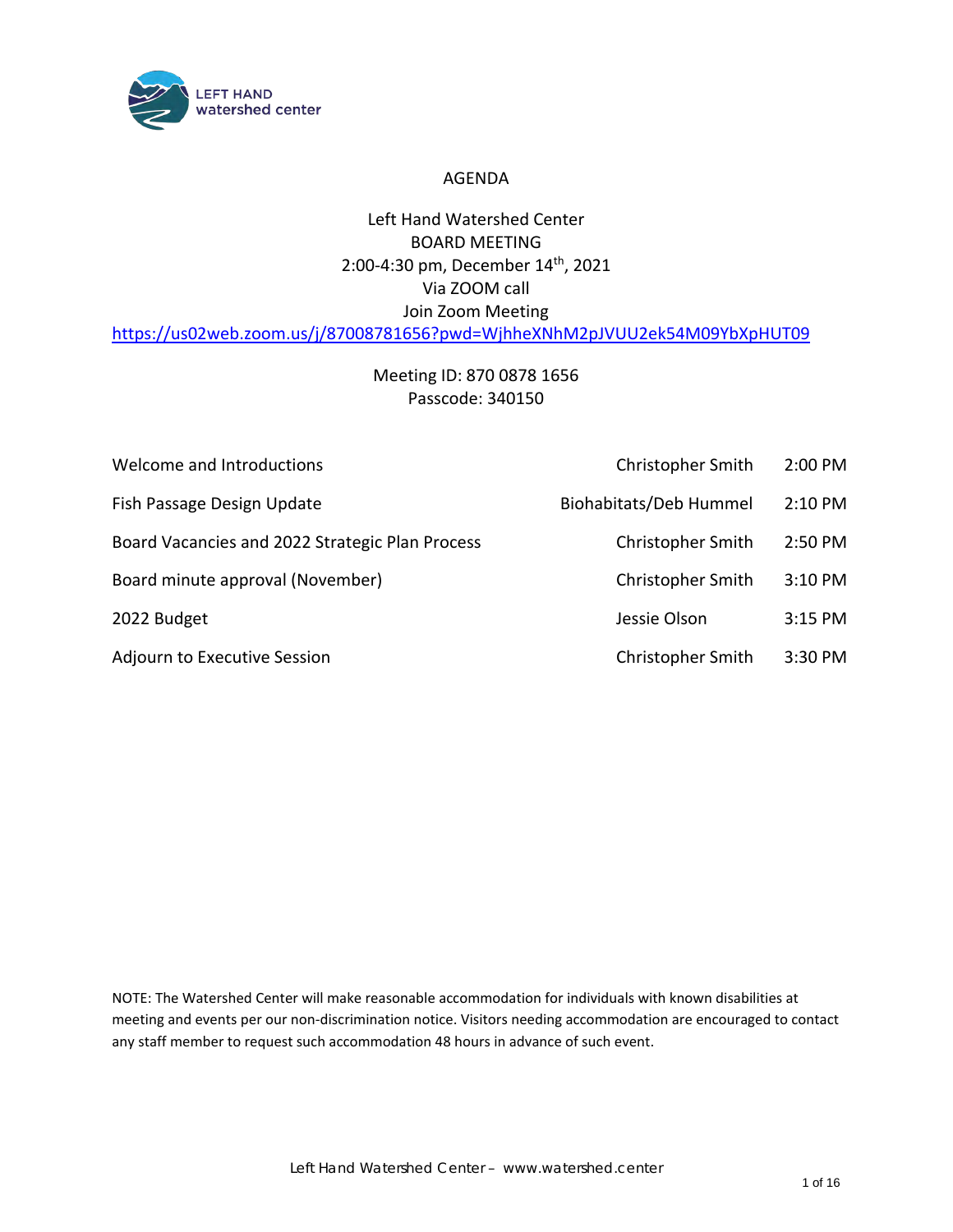

12/07/2021

To: Left Hand Watershed Center Board of Directors

From: Jessie Olson, Executive Director

RE: December board meeting agenda items

# **Meeting Minutes**

Draft meeting minutes for November are attached (attachment 1) for review and approval.

# **Board & Organizational Items**

- In January, we will have our annual meeting which requires renewal of board officer positions. In preparation for that and the upcoming strategic plan process, Chris prepared the attached memo for board consideration (attachment 2). We will discuss this at the board meeting
- Updated version of the 2022 budget is attached (attachment 3). This is an item that needs board vote for approval.
- Staff recently developed a 2021 Impact Report to celebrate our collective accomplishments from the year. We have a lot to celebrate! [https://watershed.center/wp-content/uploads/2021/12/web-](https://watershed.center/wp-content/uploads/2021/12/web-Impact-Report-2021_compressed.pdf)[Impact-Report-2021\\_compressed.pdf](https://watershed.center/wp-content/uploads/2021/12/web-Impact-Report-2021_compressed.pdf)
- Colorado Gives Day was a success! We raised over \$12,000 and met our goal of increasing individual donors to 60 individuals. THANK YOU to everyone that donated and for helping spread the word!
- We're beginning the process of developing the 2022 work plan which will be presented at the January board meeting.

# **Project updates**

- **1. Adaptive Management, Stewardship & Monitoring**
- We are continuing data entry and analysis tasks from the 2021 field season.
- **2. Adaptive Management at Scale**
- Staff completed draft framework and are sending it to Partners in mid-Dec.
- Staff continued developing a monitoring design for the basin that integrates rivers and forests.
- Staff scheduled large group winter meeting for Jan 13.
- Staff continued outreach to new and existing partners (e.g. Niwot Ridge, BCNA, City of Boulder, University of Colorado) to obtain framework feedback and better understand monitoring efforts and protocols.

### **3. Bureau of Reclamation Water SMART Grant: Watershed Restoration Plan**

• The project will contribute \$100,000 toward the development of a Watershed Restoration Plan for the St. Vrain Basin. This project also helps fund organizational development, partnership building and development of conceptual restoration designs. This past month we've continued to meet with partners and continue partnership building. We've also developed two draft conceptual designs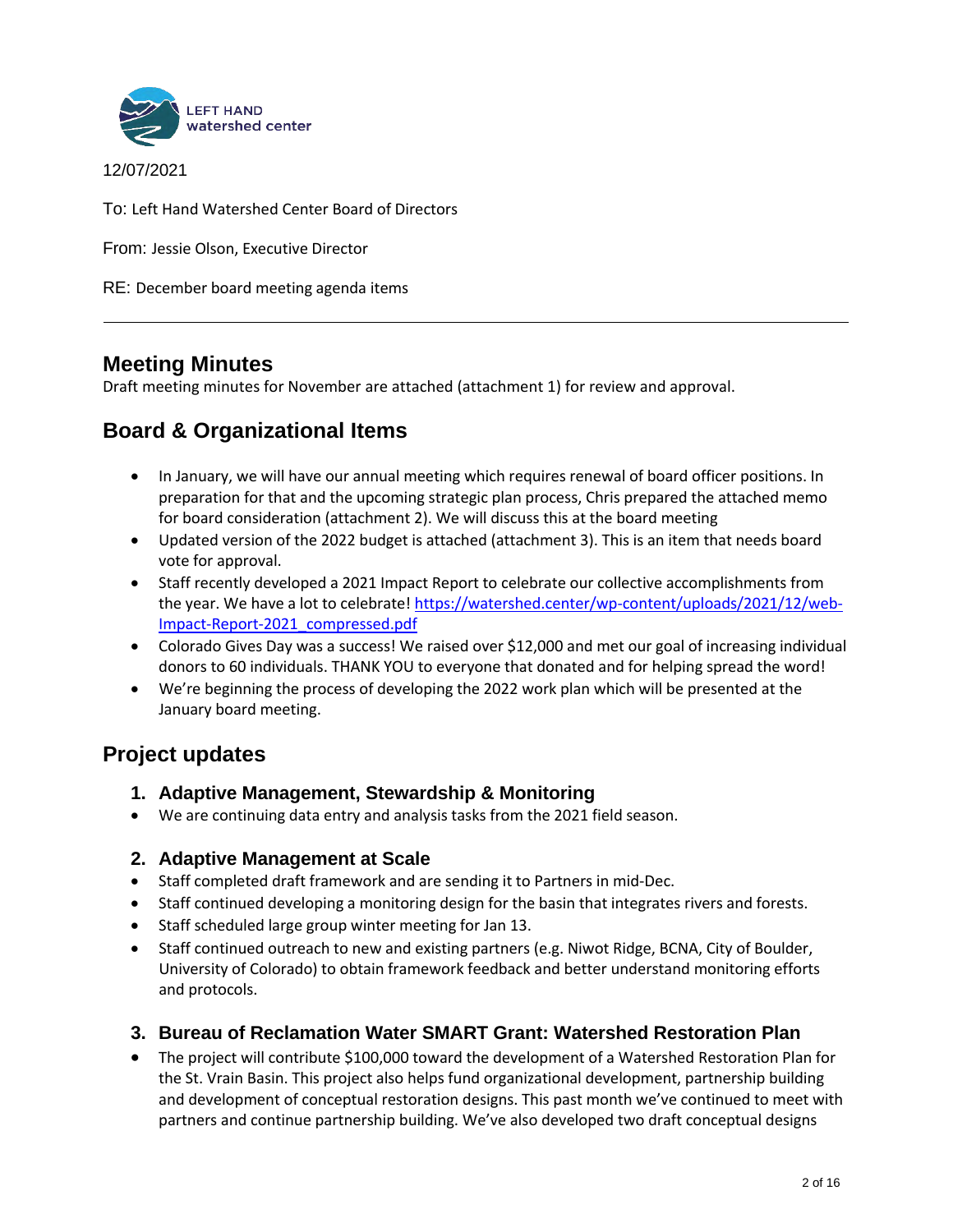working with Biohabitats.

## **4. Community Science**

- We continue to distribute monthly e-newsletters.
- We will be starting work planning for 2022, evaluating how well programs met goals in 2021 and identifying a sustainable approach to stewardship & community science events for 2022.

## **5. Mines, Water Quality Monitoring & Analysis**

• Monthly water quality sampling continues.

### **6. Fish Passage Feasibility Study and Education Initiative**

- Staff continue to work with hired consultant, Biohabitats to develop conceptual designs for two barriers on Left Hand Creek.
- Watershed Center staff and the Biohabitats consulting team will present the draft Diversion Enhancement/ Fish Passage Concept Alternatives developed under the Fish Passage and Education on Left Hand Creek Project. Materials including memo, concept designs for the Haldi and Left Hand Valley Diversions, key takeaways from the Left Hand Valley Flow Study, and an updated Left Hand Creek Ditch Map can be viewed in this folder [HERE.](https://lhwatershed-my.sharepoint.com/:f:/g/personal/dhummel_watershed_center/EtkV2ckQxIdOvbpPMmjbNj8BLbyDb1TSBx21wzdeewd22w?e=fY20p2)
- Staff are in the contracting phase of the "Fish Passage Playbook" with Boulder County, City of Longmont and St. Vrain Left Hand Water Conservancy District. The contract will be in place by 2022, with work expected to take place entirely in 2022.

## **7. Fire recovery**

- Fire recovery projects are in the adaptive management phase. We will be starting data entry and analysis tasks from the 2021 field season and begin planning for 2022.
- I gave a presentation to the Longmont City Council this week, giving them an overview of our programs, impact report, and fire recovery funding request. The funding request was approved.

### **8. St. Vrain Forest Health Partnership**

- We continue to host science team and communications team meetings and have our next largegroup meeting scheduled for the end of January.
- We're continuing to meet with landowners in the watershed to build a list of "projects on the shelf" to prep for upcoming grants and funding opportunities. We also recently met with Boulder Valley and Longmont Conservation District to discuss partnership and ways to best leverage our individual strengths for the greater good of the watershed. We're considering ways for the Watershed Center to support cross-boundary strategy and outreach in ways that set up BVLCD to execute successful, strategic forest restoration implementation projects.
- We were successful in our Argosy grant application, and we were awarded \$25,000. We unfortunately were not awarded funding from the AIM grant. However, this is a twice per year funding opportunity and we are working with the funder to improve the application for a second try. We also still have pending funding requests for 2022 to help fund our role in coordinating the partnership from Boulder County, and the St. Vrain and Left Hand Water Conservancy District.

### **9. Watershed Education**

• We're continuing to develop curriculum for Lyons Elementary school and recently partnered with SVVSD and Cal-Wood on a couple grant applications— NOAA and EPA education focused grant opportunities. We've also been working with community members to strategize ways to increase individual donations.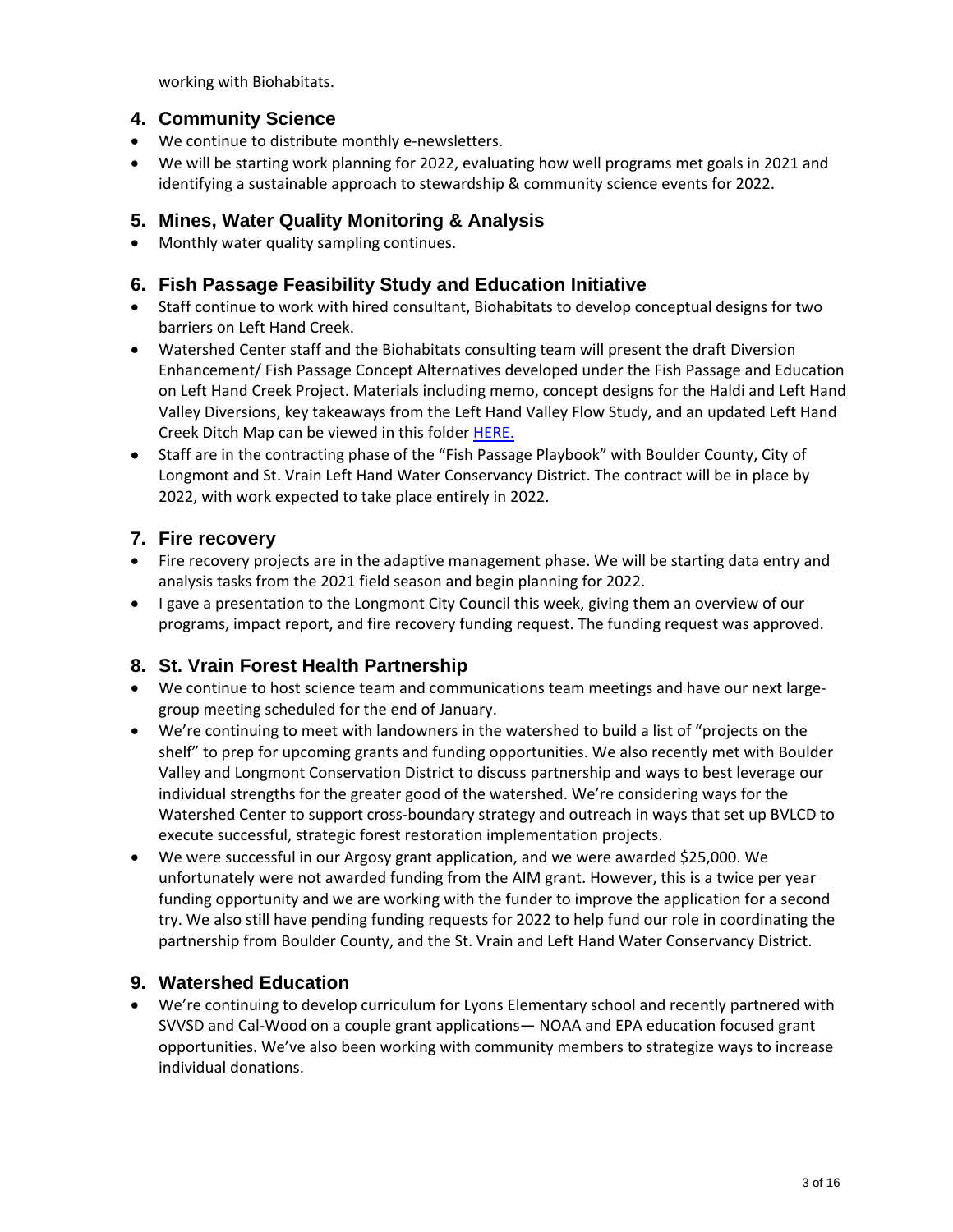## **Attachments:**

- 1. BOD November Meeting Minutes
- 2. Board Vacancies
- 3. 2022 Budget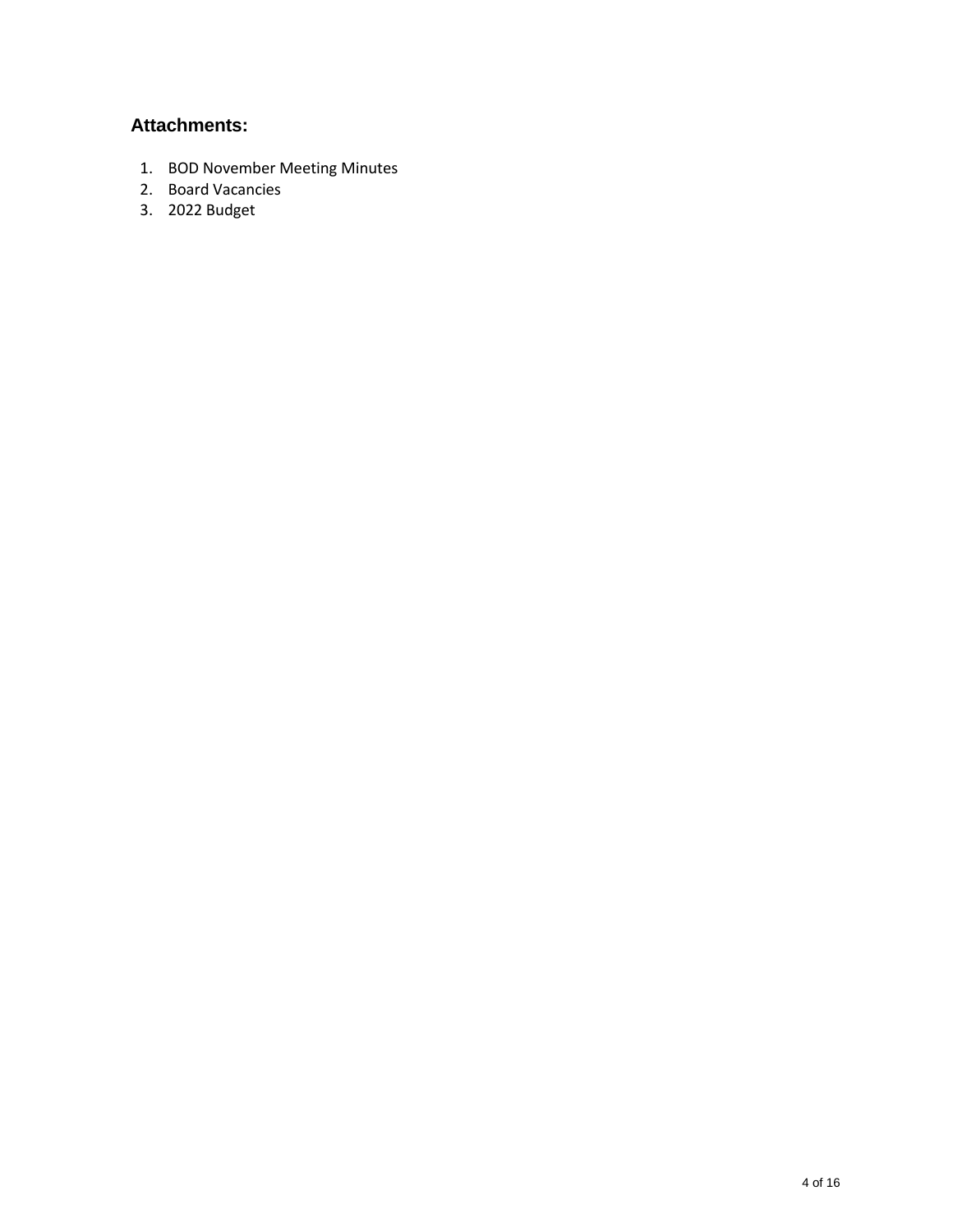# **Attachment 1**  Board meeting minutes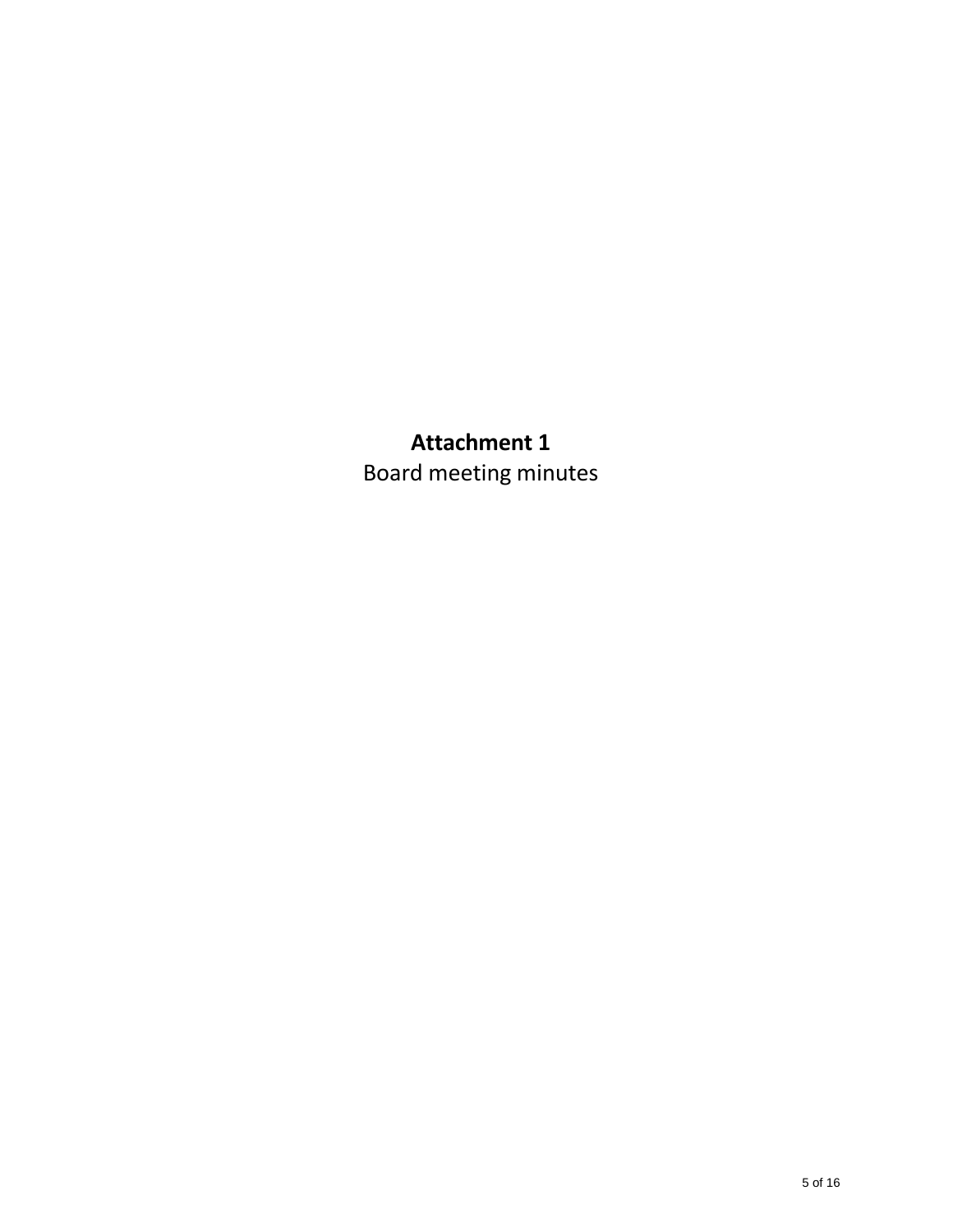

# Board Minutes – November 16, 2021

#### **Attendees**

- 1. Chris Smith
- 2. Ken Lenarcic
- 3. Mark Schueneman
- 4. Lauren Duncan
- 5. Sean Cronin
- 6. Audrey Butler
- 7. Andrew Albright
- 8. Yana Sorokin
- 9. Jessie Olson
- 10. Eric Smith
- 11. Barbara Luneau
- 12. Julie Trumpler
- 13. Chuck Oppermann
- 14. Gabe Tuerk
- 15. Sue Schauffler (joined at 2:30)

#### **Welcome and Introductions**

- Chris S called the meeting to order at 2:00.
- Chris Smith has proxy for Monica Bortolini.
- Sean Cronin has proxy for Kathy Peterson.
- Education programming agenda item will be postponed to another meeting.

#### **Approval of Minutes**

• Sean moved, Barbara seconded, to approve the minutes from the October 19 meeting; the motion carried unanimously.

#### **Q3 2021 Financial Report**

- Jessie reviewed Q3 financial report
	- o Noted new columns
	- o Noted goals for Colorado Gives Day
	- o Noted caveats with indirect revenue going up and down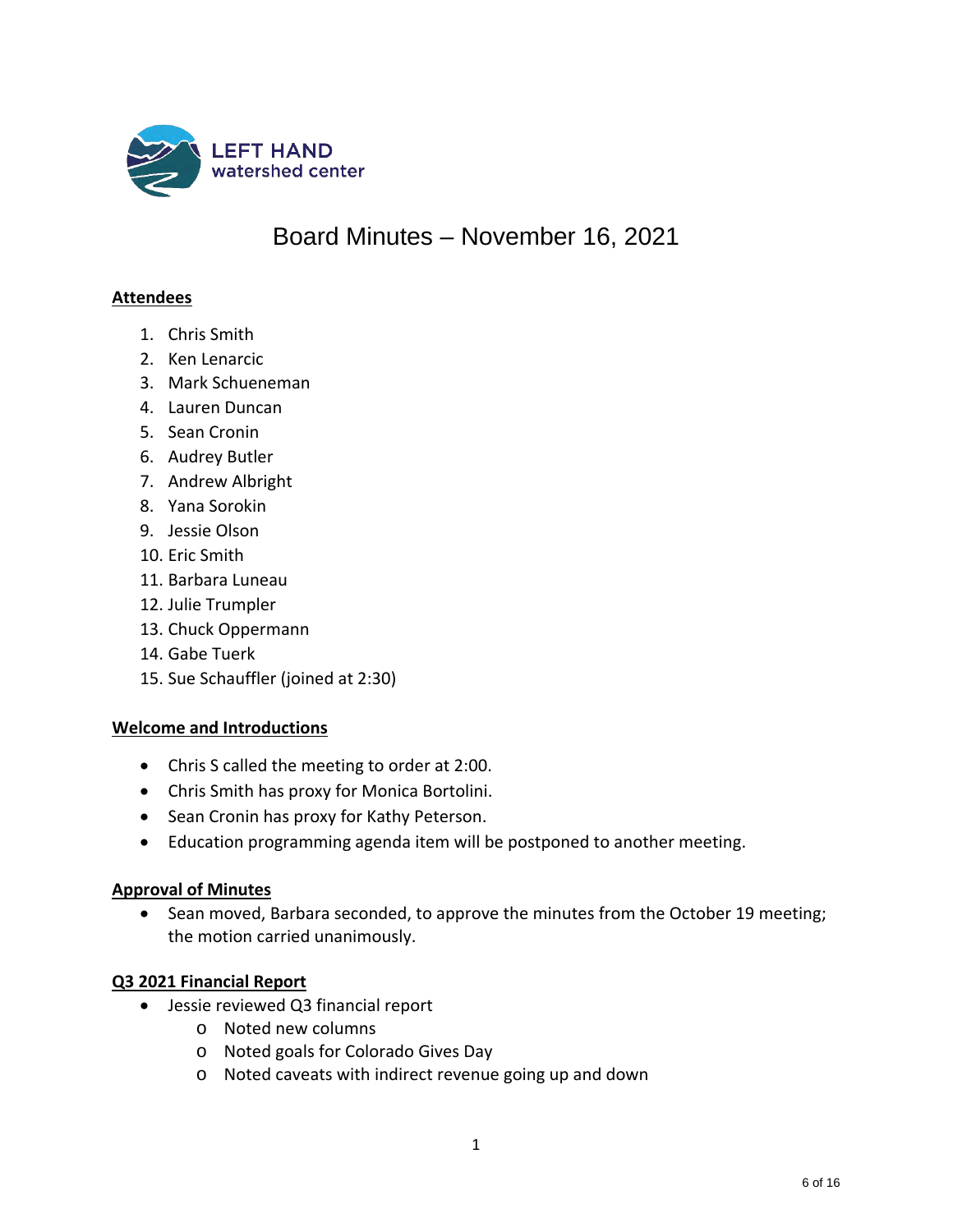- o Jessie provided clarifications about how personnel expenses relate to timing of hiring in response to a question. Chris added that funding is multi-year.
- o Eric asked for shading of the last column and separation of board designated reserve funds into separate sheet for clearer viewing.
- o Eric asked about unrestricted carryover funds and Jessie noted that the goal is three months of operating funds which is reflected under operating reserves.
- Ken moved, Sean seconded, to approve 2021 Q3 Report; the motion carried unanimously.

### **Grants Update**

• Yana provided list of grants that we applied, heard about, and submitted.

#### **DRAFT 2022 Budget**

- Jessie shared pie chart of revenue sources and balancing sources.
- Jessie discussed each category.
- Jessie clarified we plan to hire a fundraising advisor to train staff/provide expertise for staff in response to question from Sean.

#### **CO Gives Day Goals**

- Jessie thanked all for previous donations to the Watershed Center.
- Noted that our goal is 60 individual donations, and we need 50 more now. Goal is at least \$5,000 in unrestricted donations.
- Goal is 100% participation from the BOD, any amount is meaningful.
- Shared examples of fundraising documents.

#### **Project Updates**

- Chris S. provided update that Left Hand Water District and St. Vrain and Left Hand Water Conservancy District finalized a water sharing agreement.
- Sean noted that St. Vrain and Left Hand Water Conservancy District is allocating about \$150K of 7A funding to others (including Left Hand Watershed Center) with return on investment of appx. \$800K. Will share a flier of what is being done with 7A Funding.
- Lauren noted that TU received \$50K in WSRF funding for Ballarat water quality/mine restoration efforts.
- Jessie provided updated on Forest Health Partnership's sub-region operational planning workshops approach (see memo and map).

### **Adjournment**

The meeting was adjourned at 4:05 pm.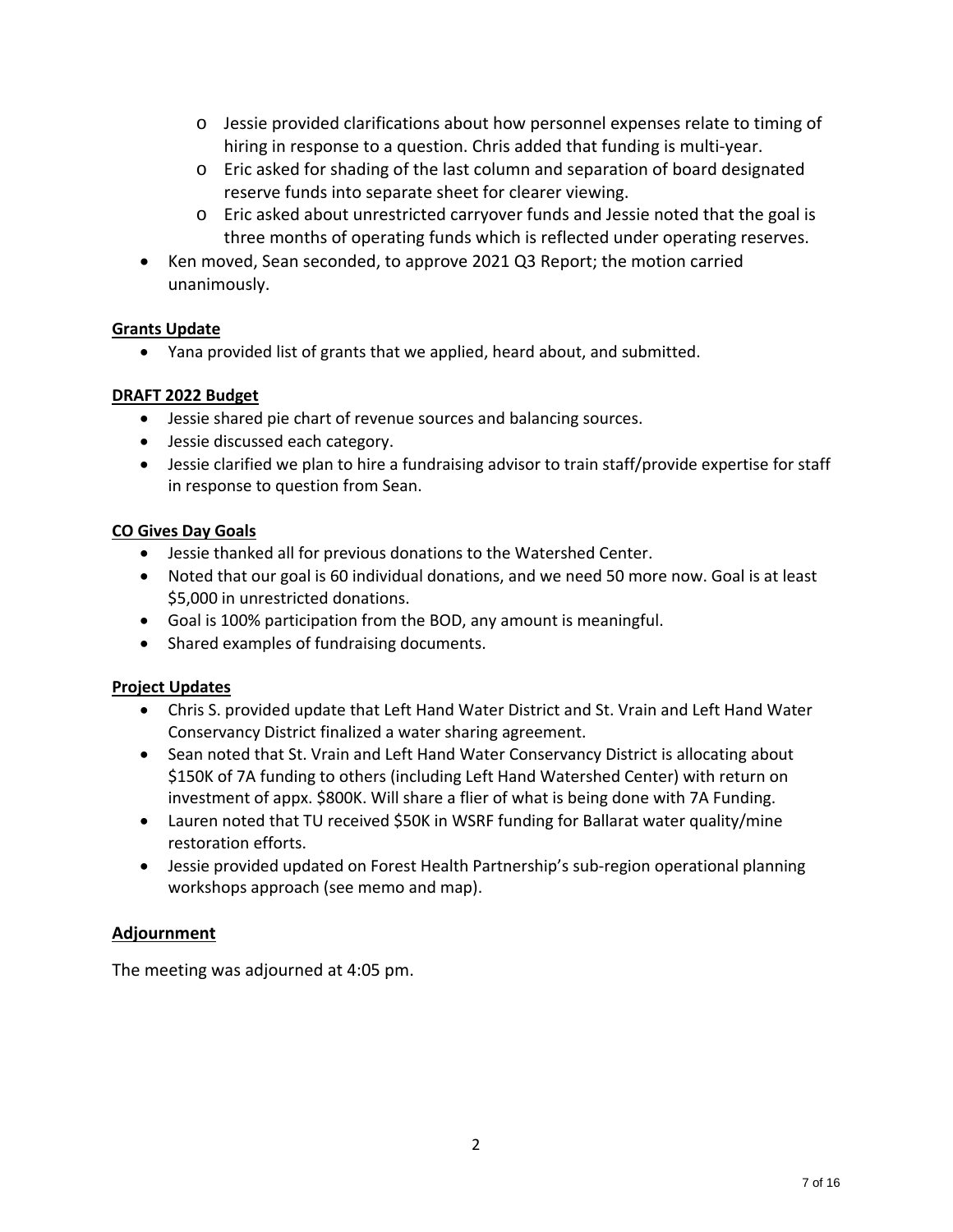# **Attachment 2**  Board Vacancies Memo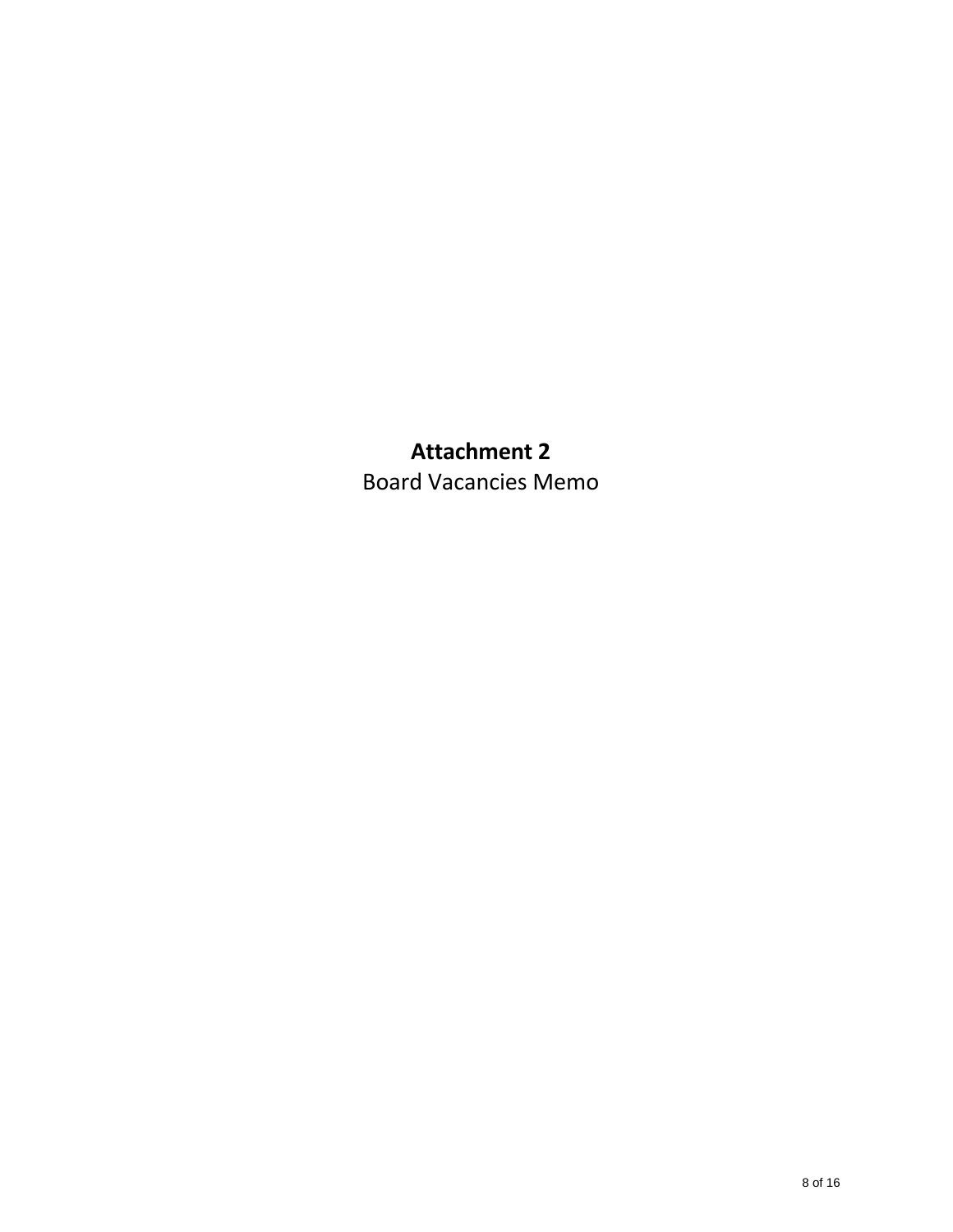

12/01/2021

To: Left Hand Watershed Center Board of Directors

From: Christopher Smith, Board President

RE: Board Vacancies

The following memo summarizes considerations for the upcoming Left Hand Watershed Center Annual Meeting and board election in January 2022.

# **Board Vacancies**

In January 2022, Left Hand Watershed Center hosts its "annual meeting" with board and officer renewals. Our current Bylaws state that we must have a minimum of eight and maximum of thirteen board members. Six represent agencies (Town of Ward, the Town of Jamestown, the Left Hand Water District, Boulder County, the City of Longmont, and the Saint Vrain and Left Hand Water Conservancy District), two represent entities (James Creek Watershed Initiative and Left Hand Ditch Company), and up to five from other representation (residents or individuals with expertise that would be of value to the Watershed Center). Currently, we have 11 voting board members and two vacancies:

- 1. Christopher Smith, President (Left Hand Water District Representative)
- 2. Sue Schauffler, Vice President (Other Representative)
- 3. Kathy Peterson, Treasurer (Other Representative)
- 4. Monica Bortolini, Secretary (City of Longmont)
- 5. Audrey Butler (Boulder County)
- 6. Ken Lenarcic (Jamestown)
- 7. Mark Schueneman (Other Representative)
- 8. Barbara Luneau (Other Representative)
- 9. Sean Cronin (St. Vrain and Left Hand Water Conservancy District)
- 10. Terry Plummer (Left Hand Ditch Company)
- 11. Chuck Oppermann (Other Representative, plans to retire from board at year end)
- 12. Vacant (Town of Ward)
- 13. Vacant (James Creek Watershed Initiative)

# **Strategic Planning Process**

In 2022, we will be working with staff to develop an updated 5-year strategic plan. Part of that process will include evaluating the current board structure and composition. This could include changing the number of voting board seats and/or the structure of board governance.

# **Next Steps**

Considering the current board consists of more than the minimum number of board members required within our bylaws (eight), and that we are embarking on a new strategic planning process in 2022 that could change the board structure, I am recommending that we do not solicit additional voting members at this time.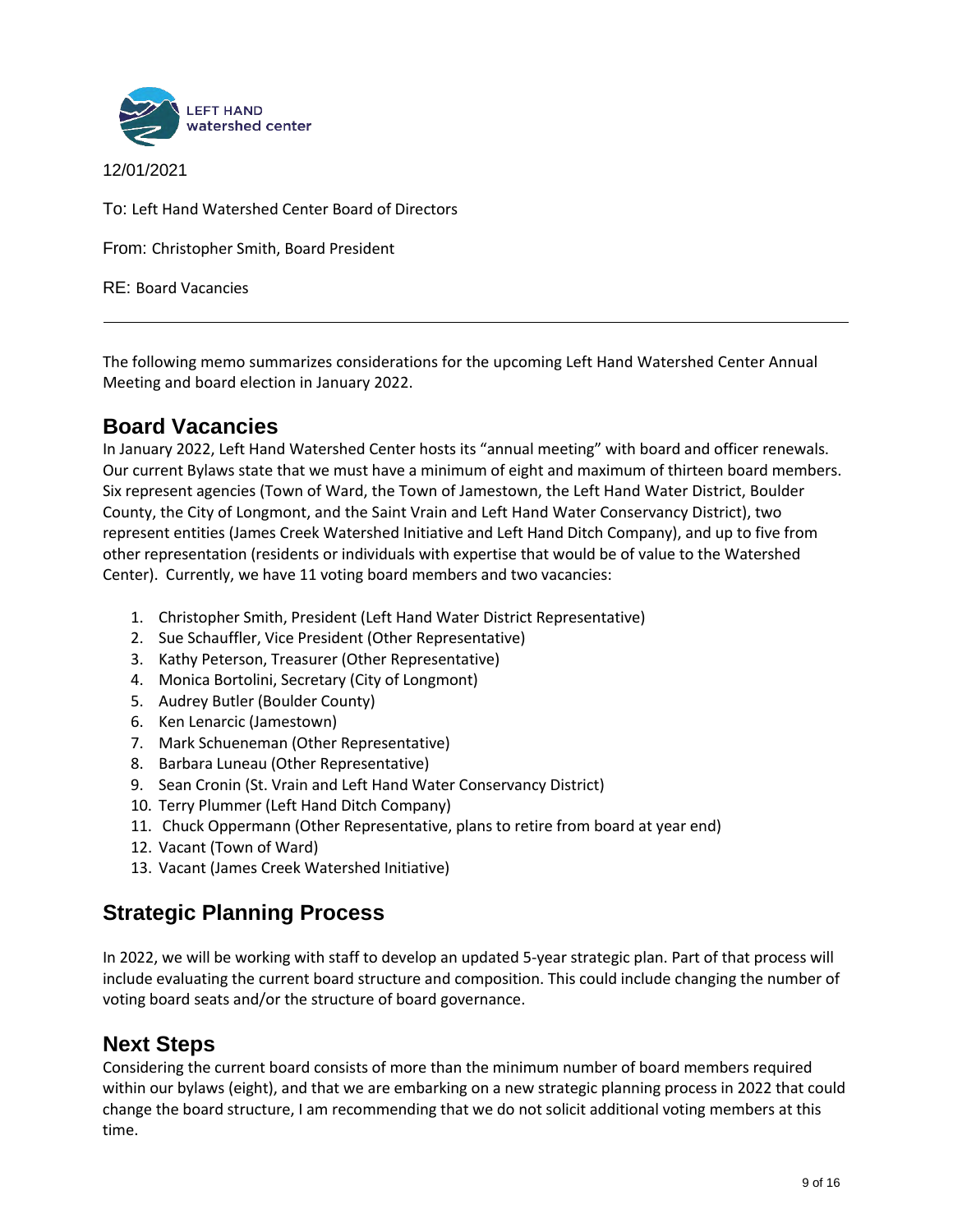**Attachment 3**  2022 Budget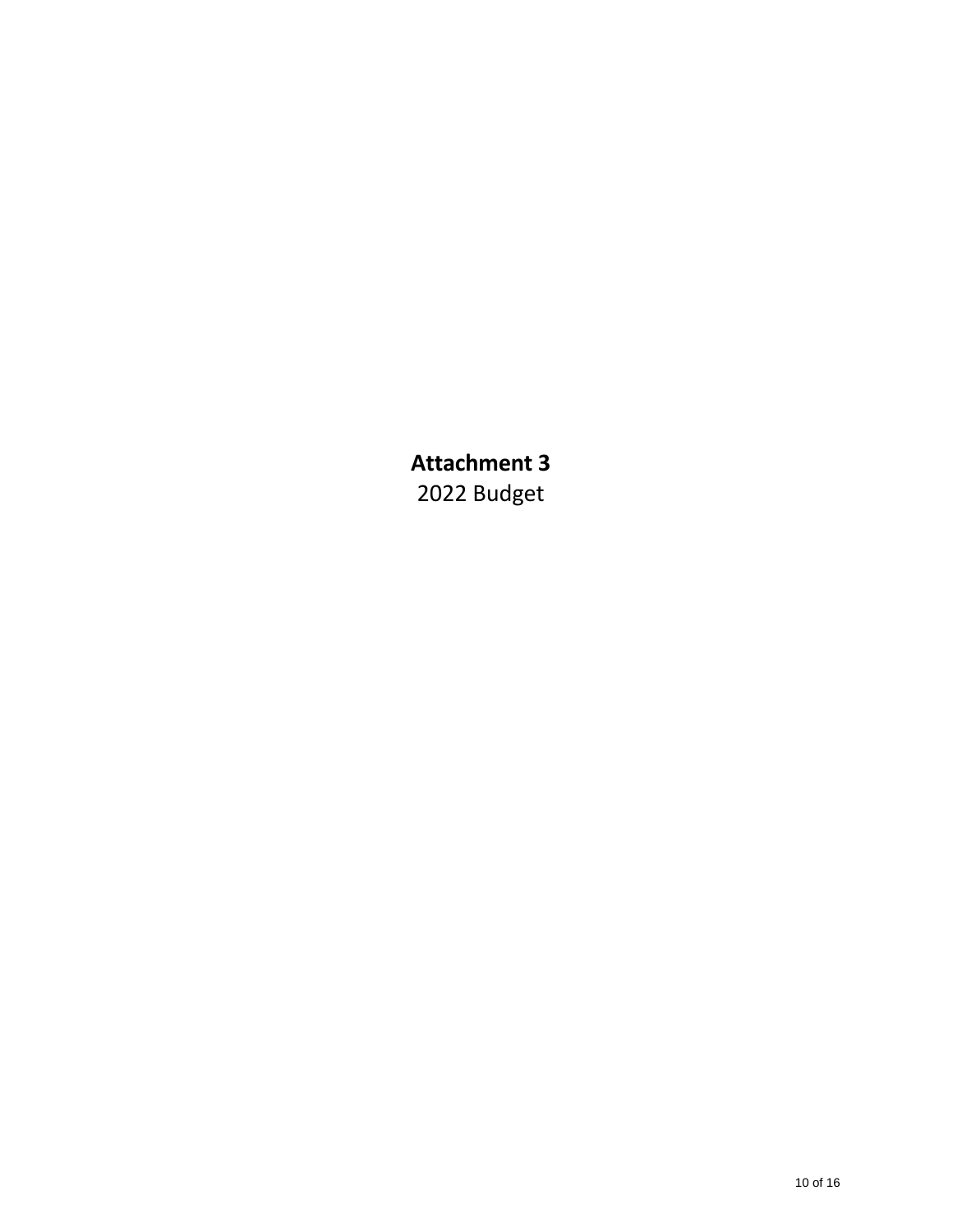

To: Watershed Center Board of Directors

From: Jessie Olson, Watershed Center Executive Director

RE: 2022 Budget

The purpose of this memo is to provide a brief narrative on the proposed 2022 budget for Left Hand Watershed Center (Watershed Center). Draft versions of this budget were reviewed by the Watershed Center finance committee and the Watershed Center bookkeeper. Staff presented the draft budget to the board at the November meeting and the board vote occurs at the December meeting.

\_\_\_\_\_\_\_\_\_\_\_\_\_\_\_\_\_\_\_\_\_\_\_\_\_\_\_\_\_\_\_\_\_\_\_\_\_\_\_\_\_\_\_\_\_\_\_\_\_\_\_\_\_\_\_\_\_\_\_\_\_\_\_\_\_\_\_\_\_\_\_\_\_\_\_\_

## **2022 Budget**

The rolled up summary page of the budget, attached, summarizes expected carryover, revenue and expenses per funding source. Revenue is broken up by (1) unrestricted revenue (2) project (restricted) revenue. Expenses are broken up by (1) personnel (broken up by fundraising, program, and project expenses) (2) operations (broken up by fundraising and other) (3) project expenses that are nonpersonnel. The expected revenues and expenses are summarized by category below:

- **Carryover from Prior Year** includes the net difference between revenue and expenses from the previous year.
- **Revenue sources** are broken up by unrestricted revenue and project specific restricted revenue (See figure 1 for breakdown of expected revenue sources in 2022. Revenue categories include:
	- 1. **Board Partner revenue (unrestricted).** Includes unrestricted board partner revenue, which several board partners provide annually. Many board partners also contribute restricted revenue, which is included under program revenue (restricted).
	- 2. **Donations (unrestricted).** Includes unrestricted revenue from corporations, businesses, individuals, and foundations.
	- 3. **Rent (In-kind).** In-kind revenue for donated office space. This is also accounted for in an equal amount as an operations expense.
	- 4. **Program Revenue (Grants & Donations)** includes project/program specific grants and donations from board partners, corporations, businesses, individuals, and foundations. Revenue is estimated based on obligations, deliverables, and timelines per project/funding source. Expected personnel revenue per funding source is calculated using established staff billing rates for the year multiplied by estimated hours per person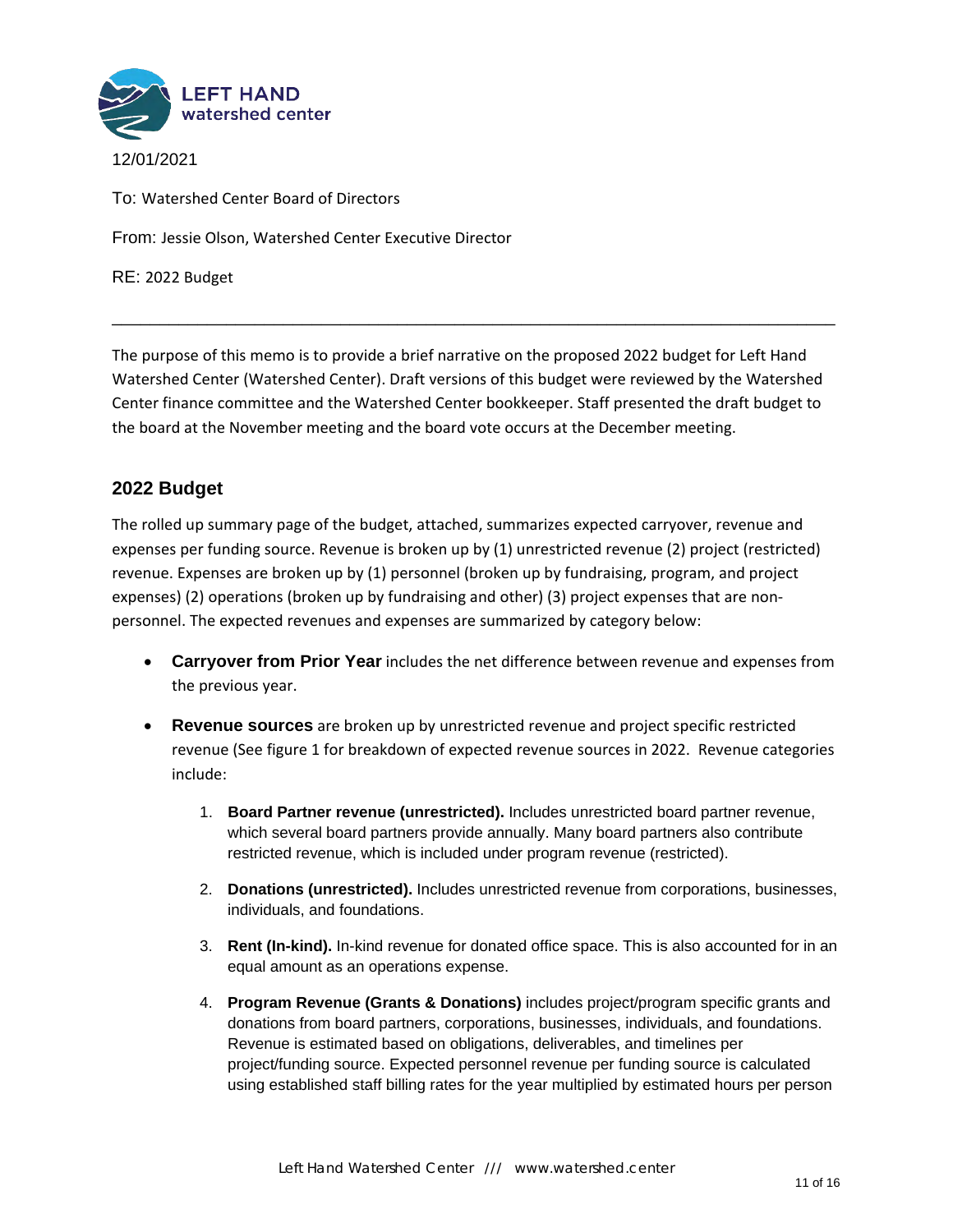per project/funding source. Billing rates are calculated by adding salary, benefits, and overhead expenses per person, and dividing by estimated billable hours in a year.

- **Personnel Expenses** includes staff salaries, taxes, unemployment insurance, and benefits. Benefits for full-time staff include an IRA, which is matched by 3% from the Watershed Center and health insurance. Personnel expenses are categorized by project/program specific expenses, fundraising, and operational expenses. These expenses are funded by a combination of project-specific and unrestricted revenue. Total expected expenses for personnel is the equivalent of 5.0 FTE, maintaining our current staff capacity.
- **Operations/Program Expenses** includes supplies, materials, and contract services related to organizational function. This includes bookkeeping, annual tax and audit preparation, phone, trainings and conferences, insurance, website, office/computer supplies, postage, printing, meeting/event expenses, hiring a facilitator for strategic plan development, legal review, and rent. These expenses are funded by the Watershed Center unrestricted revenue and/or the indirect income from grant revenue. Rent was assumed to continue as an in-kind contribution from Left Hand Water District, at a value of \$32,108 annually based on review of comparable rent and utility expenses. In anticipation of an office rental starting at some point in 2022, \$800/month is included as a 2022 expense (using expected Fire District rent as the estimate).
- **Contractors/Consultants/Materials/Supplies Expenses** includes any necessary materials, supplies, permit fees, hiring of contractors, consultants and others. Active projects are listed below, with the funding source denoted in the title:
	- 1. Community Science (Funded by sponsors, foundations, and individual donors)
	- 2. Fish Passage & Education Initiative (Funded by CWCB, SVLHWCD, Boulder County, City of Longmont, and private donors)
	- 3. Watershed Days (Funded by CWCB, sponsors, and individual donors)
	- 4. Water Quality Monitoring (Funded by DRMS)
	- 5. Adaptive Restoration & Upland Stewardship (Funded by CWCB)
	- 6. Watershed Management & Planning (Funded by CWCB)
	- 7. St Vrain Science, Stewardship, and Education (Funded by CWCB and individual donations)
	- 8. Adaptive Management at Scale (Funded by CWCB and local government partners)
	- 9. US Bureau of Reclamation Watershed Management Plan (funded by USBOR)
	- 10. EPA Technical Assistance Grant (Funded by EPA)
	- 11. St Vrain Forest Health Partnership (Funded by CWCB, USFS, Boulder County, St. Vrain Left Hand Water Conservancy District, Community Foundation Boulder County, and Agrosy Foundation)

Left Hand Watershed Center - P.O. Box 1074 - Niwot, CO 80544-1074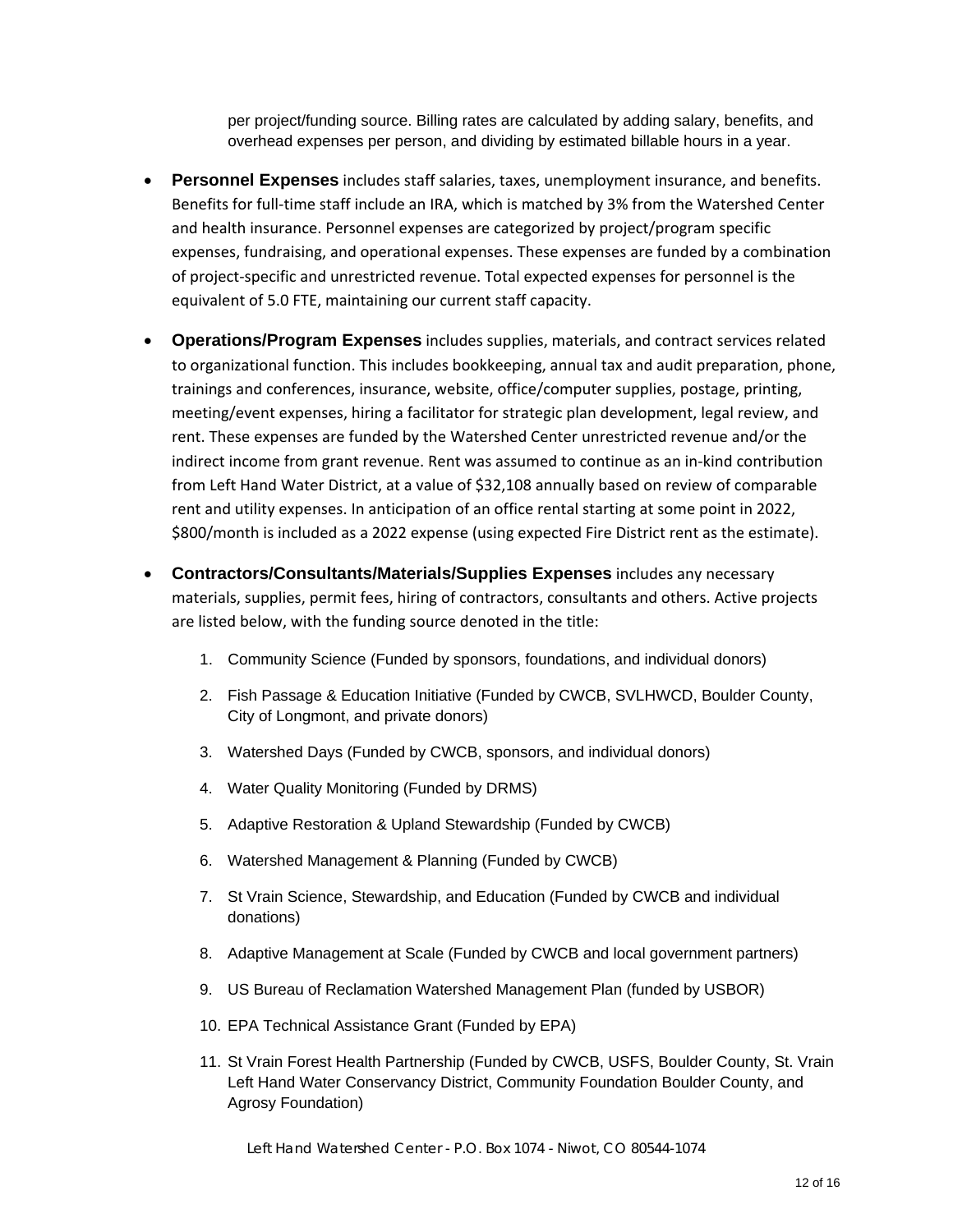- 12. Wildfire Recovery & Adaptive Management (Funded by Community Foundation Boulder County, City of Longmont, St. Vrain & Left Hand Water Conservancy District, CWCB)
- 13. St Vrain Resilience Restoration Projects & Tools (Pending, Funded by CWCB, CDPHE NPS Grant, individual/corporate donations and local government partners)
- **Balance Carryforward** is the net difference between the Carryover, plus the Revenue, minus Expenses.
- **Board Designated Reserve Funds** include Watershed Center generated revenue that is allocated for multi-year projects/programs and used as match for grants. Revenue sources are from corporate donors, individuals, and municipal partners. Current reserve funds include (1) Stewardship campaign (2) the fish passage feasibility study & education initiative, (3) the community science plan & implementation, (4) Adaptive Management at Scale, (5) St. Vrain Science Stewardship and Education, (6) Watershed Days, and (7) St. Vrain Forest Health Partnership (8) Wildfire Recovery & Adaptive Management (9) Operating reserves. The new category of "Operating reserves" was added this year after the board passed a new reserve fund policy in 2021.
- **Available Unrestricted Carryover Funds** is the net difference between the Carryforward funds and Board Designated Reserve Funds. Carryover at year end may be higher or lower than projected in the budget. For example, revenue may be allocated to a board designated reserve fund which would reduce the carryover amount. Additionally, accrued vacation hours could increase this value by up to \$24,000 in a given year. These funds would need to be available to pay out accrued vacation time if an employee completes employment with the Watershed Center prior to taking all vacation owed.



**Figure 1. Expected Revenue Sources, 2022**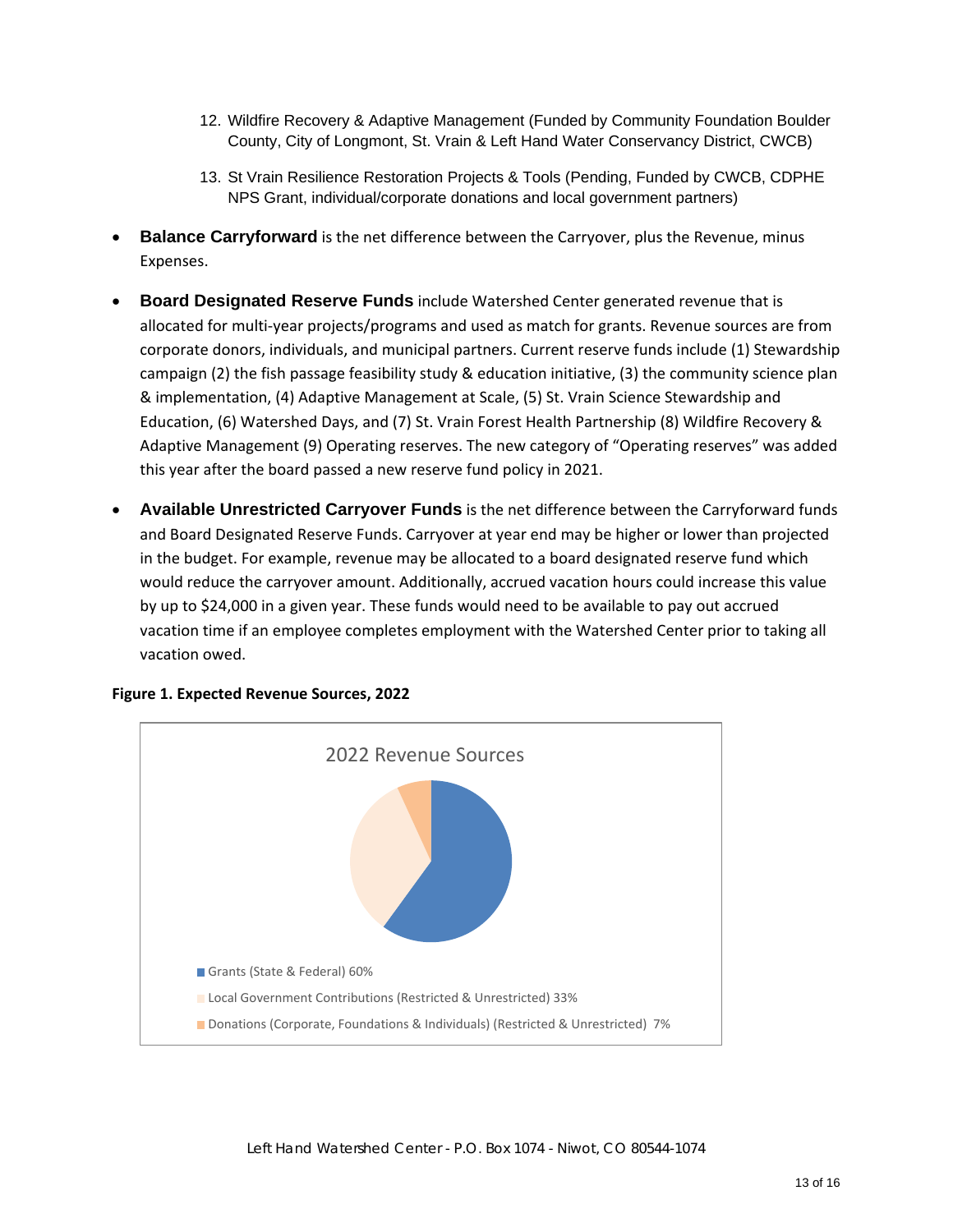# **Attachments**

1. 2022 Budget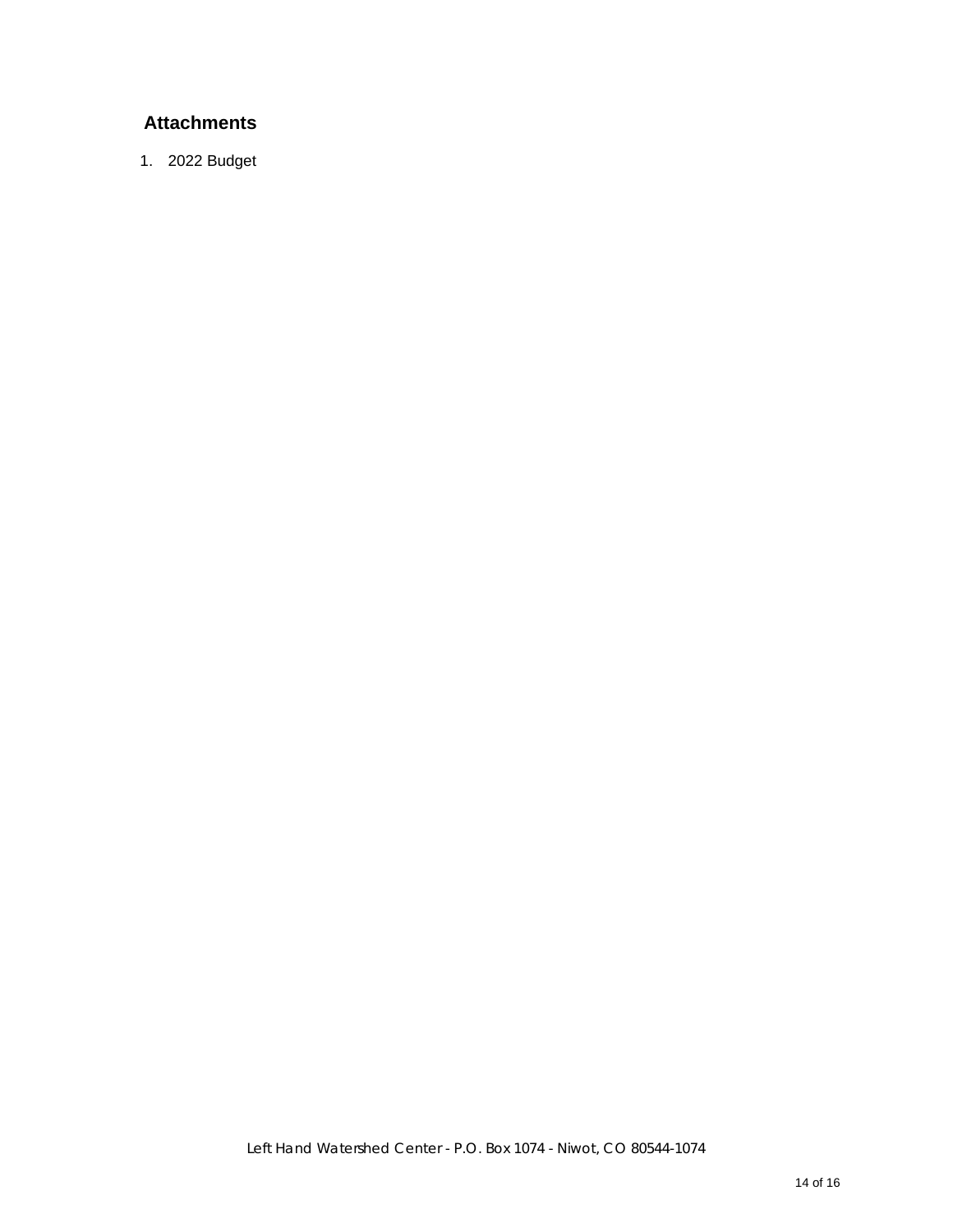# 2022 Budget

Summary

|                                        | 2018<br><b>Budget</b> | 2018<br><b>Actual</b>     | 2019<br><b>Budget</b> | 2019<br><b>Actual</b>     | 2020<br><b>Budget</b> | 2020 Actual | 2021<br><b>Budget</b> | 2021<br><b>Actual</b><br><b>Thru</b><br>9/30/2021 | Proj Year<br>end 2021 | 2022<br><b>Budget</b> |
|----------------------------------------|-----------------------|---------------------------|-----------------------|---------------------------|-----------------------|-------------|-----------------------|---------------------------------------------------|-----------------------|-----------------------|
| <b>Carryover from Prior Year</b>       |                       |                           |                       |                           |                       |             |                       |                                                   |                       |                       |
| <b>Total Carryover</b>                 | \$70,089              | \$69,632                  | \$160,794             | \$160,794                 | \$163,320             | \$163,320   | \$307,178             | \$307,178                                         | \$307,178             | \$582,900             |
| <b>Revenue Sources</b>                 |                       |                           |                       |                           |                       |             |                       |                                                   |                       |                       |
| CDBG-DR Cap Grant (06/2018)            | \$129,758             | \$109,803                 | \$0                   | \$0                       | \$0                   | \$0         | \$0                   | \$0                                               | \$0                   | \$0                   |
| CDBG-DR Cap Grant (06/2019)            | \$15,000              | \$27,495                  | \$45,000              | \$42,493                  | \$0                   | \$0         | \$0                   | \$0                                               | \$0                   | \$0                   |
| <b>CWCB Fundraising Grant</b>          | \$18,867              | \$17,023                  | \$0                   | \$0                       | \$0                   | \$0         | \$0                   | \$0                                               | \$0                   | \$0                   |
| <b>Board Partners (Unrestricted)</b>   | \$38,500              | \$30,500                  | \$42,500              | \$37,500                  | \$47,500              | \$47,500    | \$47,500              | \$45,500                                          | \$45,500              | \$45,500              |
| Donations (Unrestricted)               | \$30,000              | \$3,990                   | \$50,000              | \$11,983                  | \$25,000              | \$13,566    | \$10,000              | \$7,647                                           | \$12,000              | \$20,000              |
| Rent (LHWD- In Kind)                   | \$32,108              | \$32,108                  | \$32,108              | \$32,108                  | \$32,108              | \$32,108    | \$32,108              | \$24,081                                          | \$32,108              | \$32,108              |
| Program Revenue (Grants&Donations)     | \$1,493,300           | \$951,920                 |                       | $$1,808,202$ $$1,388,904$ | \$999,258             | \$914,607   | \$758,572             | \$811,570                                         | \$988,364             | \$1,025,583           |
| <b>Total Revenue</b>                   |                       | $$1,757,533$ $$1,172,840$ |                       | \$1,977,810 \$1,512,988   | \$1,103,866           | \$1,007,781 | \$848,180             | \$888,798                                         | \$1,077,972           | \$1,123,191           |
| <b>Expenses</b>                        |                       |                           |                       |                           |                       |             |                       |                                                   |                       |                       |
| Personnel- Fundraising                 | \$24,127              | \$16,338                  | \$20,902              | \$9,070                   | \$8,803               | \$1,760     | \$4,832               | \$1,463                                           | \$4,832               | \$8,000               |
| <b>Personnel-Operations</b>            | \$151,969             | \$101,255                 | \$52,312              | \$47,889                  | \$11,284              | \$13,766    | \$26,483              | \$7,317                                           | \$20,000              | \$27,000              |
| Personnel- Projects/Programs           | \$68,000              | \$100,446                 | \$188,297             | \$172,940                 | \$356,916             | \$240,981   | \$364,865             | \$233,084                                         | \$352,579             | \$456,500             |
| <b>Personnel Subtotal</b>              | \$244,096             | \$218,039                 | \$261,511             | \$229,899                 | \$377,003             | \$256,507   | \$396,180             | \$241,865                                         | \$377,411             | \$491,500             |
| Operations-Fundraising                 | \$2,500               | \$1,764                   | \$1,000               | \$894                     | \$1,000               | \$75        | \$1,000               | \$5                                               | \$5                   | \$5,000               |
| Operations-Other                       | \$85,597              | \$84,089                  | \$87,741              | \$58,992                  | \$94,641              | \$59,641    | \$78,558              | \$56,242                                          | \$77,596              | \$105,233             |
| <b>Operations Subtotal</b>             | \$88,097              | \$85,852                  | \$88,741              | \$59,886                  | \$95,641              | \$59,716    | \$79,558              | \$56,247                                          | \$77,601              | \$110,233             |
| Contractors/Consultants/Supplies       | \$1,395,300           | \$777,786                 |                       | \$1,611,650 \$1,220,677   | \$625,576             | \$547,700   | \$288,707             | \$281,097                                         | \$347,238             | \$424,250             |
| Total Expenses \$1,727,493 \$1,081,678 |                       |                           |                       | \$1,961,902 \$1,510,462   | \$1,098,220           | \$863,923   | \$764,445             | \$579,209                                         | \$802,250             | \$1,025,983           |
|                                        |                       |                           |                       |                           |                       |             |                       |                                                   |                       |                       |
| <b>Balance Carryforward</b>            | \$100,129             | \$160,794                 | \$176,702             | \$163,320                 | \$168,967             | \$307,178   | \$390,913             | \$616,766                                         | \$582,900             | \$680,108             |